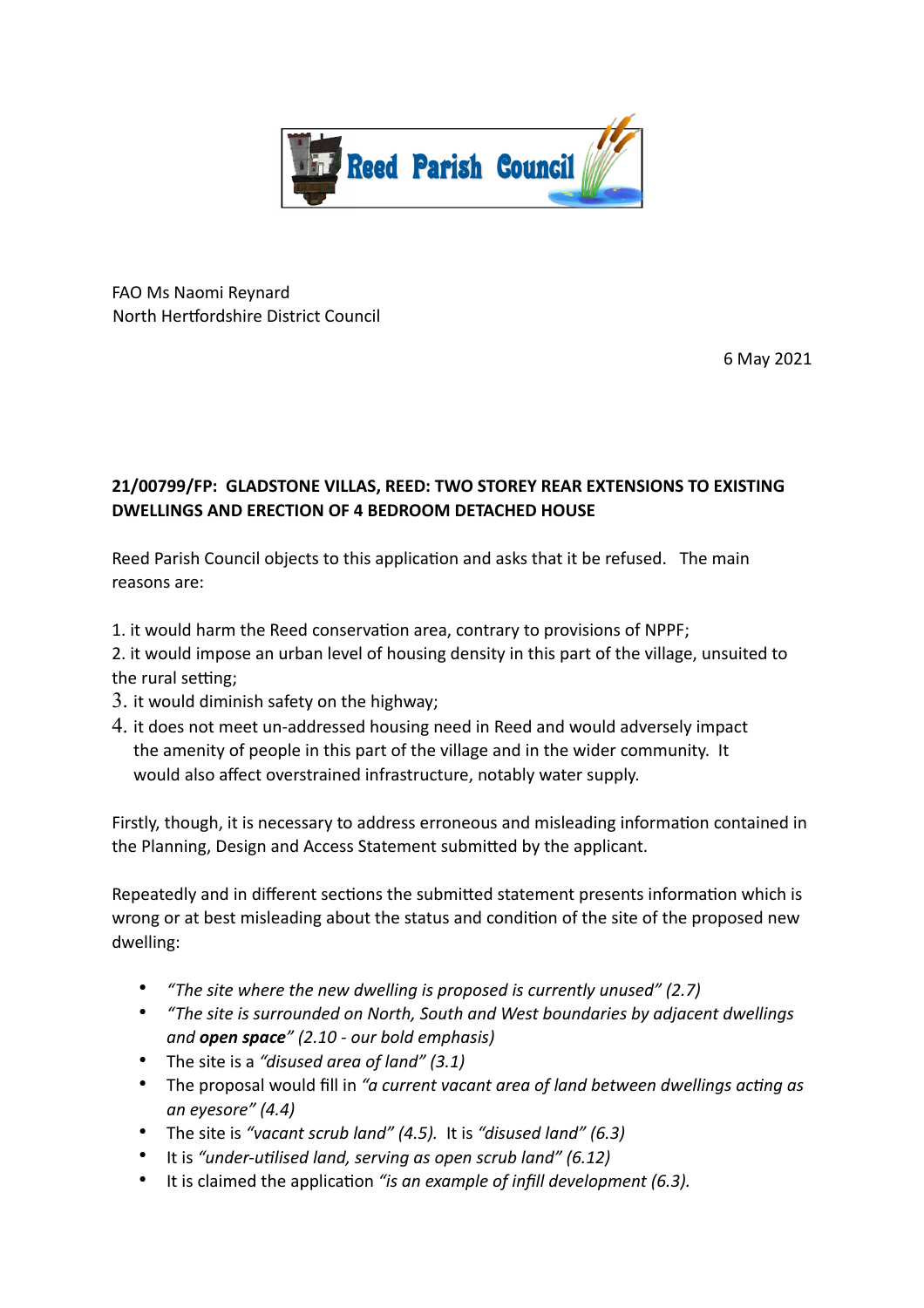All of the above is misleading about the site proposed for the new dwelling. In fact most of the area is a cultivated garden, with lawn, a garden shed and children's play apparatus in situ. It is the garden of 2 Gladstone Villas and has been for fifty years and longer. Following the building of the Kilns development by the same applicant there is no "**open space**" (2.10) to the N. S. or W. of the site.

It follows that the application is not for an infill development, as claimed at 6.3, but for a back garden development and one which is particularly inappropriate in Reed and in this location for reasons set out below. If permitted here the designation of a garden as "scrubland" or "under-utilised" or "unused" land is one that any house holder could use who was seeking to turn their garden into a building plot, contrary to NPPF 122 (d). Such misleading information embedded in a planning application is at the very least unhelpful and we believe should be material in the determination of the application.

Turning to other substantive objections:

# **1. Harm to heritage value and the Reed Conservation Area**

The proposed development involves a significant addition to the built area in the location proposed. It involves not just the erection of a large, detached house, but also modification and enlargement of the pair of existing Victorian/Edwardian properties known as Gladstone Villas.

It is material that this area of the village has seen extensive recent housing growth with the construction of the Kilns development of 12 dwellings by the same applicant between 2016 and 2018. The Kilns development was supported by Reed Parish Council because, unlike the development in this application, it could be viewed as proportionate to the size of the site; also as an improvement to the semi derelict farmyard on the site. On balance the PC considered the proposal enhanced, rather than harmed, the conservation area, despite reservations about sustainability.

A planning feature in the adopted plan for the Kilns site (following pre-consultation with the village) was the decision to create a break in the layout of houses in an area West of the retained pond. This was to preserve an open aspect across the adjacent field towards the A10. This feature has a deliberate and important effect outside The Kilns at the junction of Jackson's Lane and Brickyard Lane (precisely on the site of the proposed development). Its significance is that it retains an important open view from the junction of Brickyard Lane and Jackson's Lane through the Kilns, to the protected pond-side oak tree and to the large agricultural field beyond. This open aspect achieves some assimilation of the otherwise crowded cluster of buildings in the Kilns development to the rest of the village. It does so by replicating an important and characteristic feature of Reed and its conservation area.

The NHDC Emerging Local Plan describes Reed's "*loose-knit layout, with the fields and open spaces in and around the village forming an important part of the village's character.*" The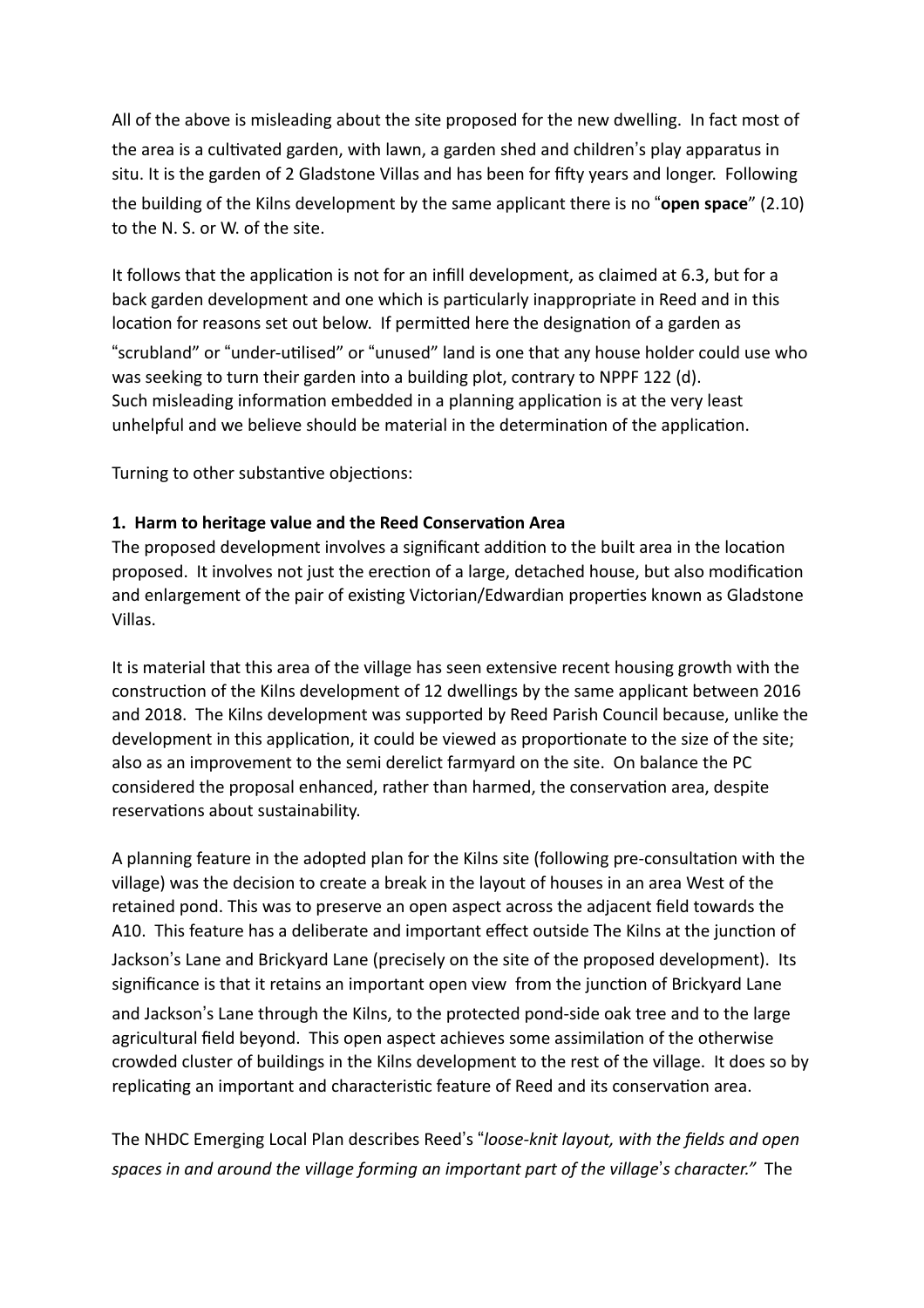significance of this characteristic is also noted by HM Planning Inspectorate in an appeal decision upholding refusal of an earlier application for inappropriate garden development elsewhere in Reed. The inspector in 2016 writes:

"I accept the view of my colleague in the 2012 appeal that openness is a key attribute of the Conservation Area, particularly in respect of the presence of a meadow in the *centre of the village and the generally wide spacing between buildings or groups of buildings." (*APP/X1925/W/16/3147753)

The location of the new dwelling proposed in the application (when combined with significant enlargement of the existing dwellings) would demonstrably harm the conservation area by eliminating a heritage feature (the "key attribute" of "openness") in this area of Reed.

The village geography also gives the site salience and significance with regard to this "key feature" for another reason. The site's position is on the west side of a main junction in the village. The houses near to Gladstone Villas on Hobbs Hayes and Brickyard Lane are a miscellany of post war styles. By contrast, the existing two Gladstone Villas houses, given their period, age and style, are a prominent heritage landmark, especially when viewed towards the west down Jackson's Lane from Reed school. Indeed, the applicant acknowledges the positive contribution of Gladstone Villas in their current setting to the conservation area (4.6), but then proposes to disrupt the setting on which that positive contribution depends.

Jackson's Lane is a road in the village with a heavy footfall, as attested by the fact that it has one of the few runs of pavement in Reed. As the Gladstone Villa houses are approached down the lower part of Jackson's Lane, and as they are viewed from Brickyard Lane, an indispensable attribute of their visual impact is the garden space on their north side. This is space which privileges the period Gladstone Villa dwellings in the streetscape and enhances their presence. The effect is to highlight village heritage in this corner of Reed, especially in juxtaposition to the surrounding modern houses. It is also a space, which, as explained above, provides a 'characteristic' open aspect, so important to the Reed conservation area.

Given, therefore, that a distinctive characteristic of the Reed conservation area is the way the built environment is interspersed with various open aspects in the village which confer the rural 'feel', the application should be refused. Consent would be at odds with stipulations in the NPPF: 2019: 8 (c) ("contribute to protecting and enhancing our natural *built and historic environment"*); 170 (b) ("*conserve and enhance the natural environment"*). Also, 192(b) (the requirement to take account "of the positive contribution that conservation of heritage assets can make to sustainable communities"). The NPPF enjoins that the wider landscape must be considered in the conservation of a heritage asset. The open aspect which would be eliminated by the proposed new house is at a landmark junction and is the only remaining such open aspect in this corner of the village since the building of The Kilns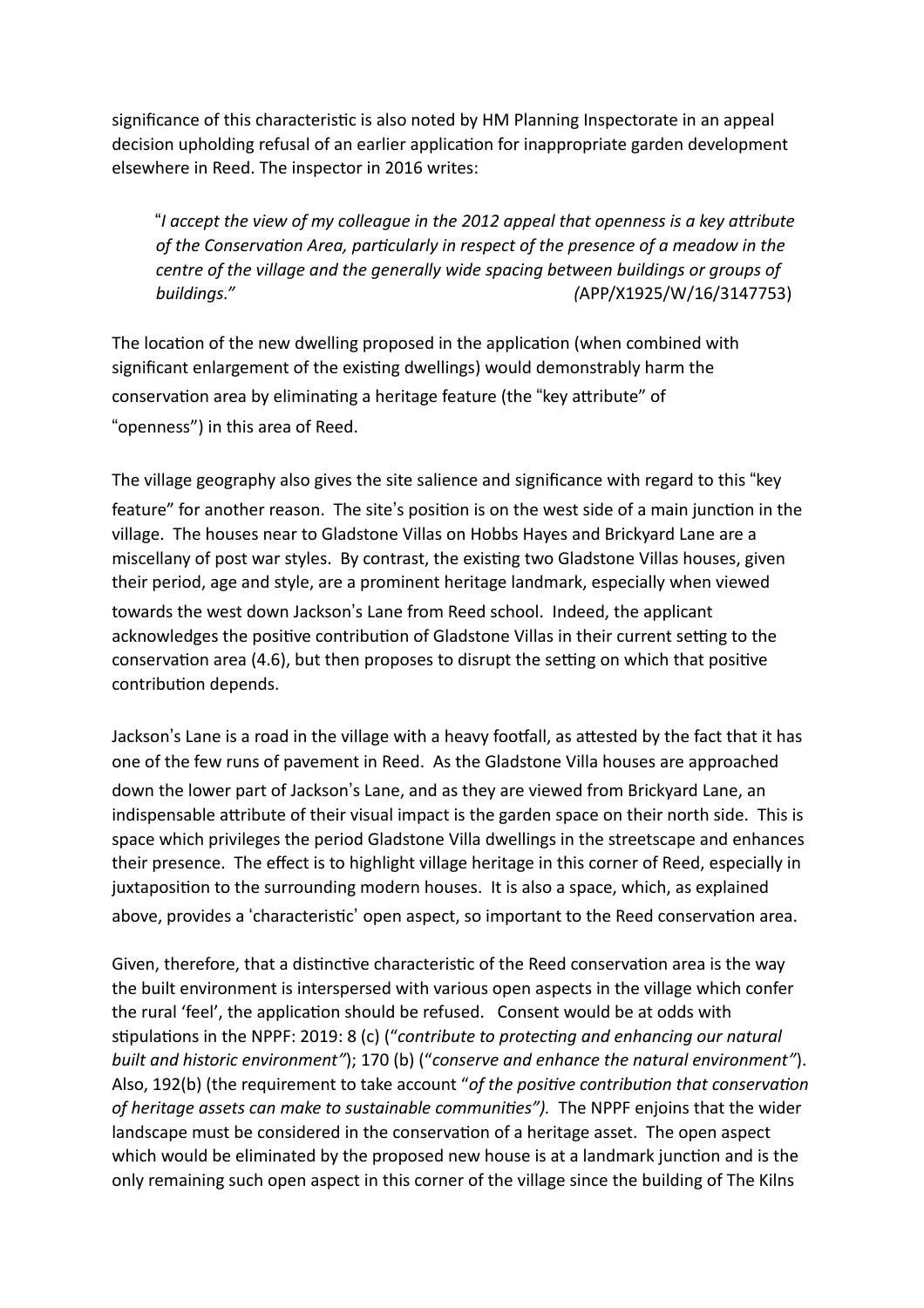development by the same applicant. It follows that both the qualifications (i and ii) to the NPPF paragraph 11 and the presumption in favour of development, apply here. Therefore, for reasons of heritage value and harm to the Reed Conservation Area the application should be refused.

# **2. Overdevelopment and Inappropriate Urban Density in a Rural Location.**

In addition to the points made above, the site is demonstrably too small for the development proposed in this part of the conservation area. Evidence of this is provided by a simple comparison with two nearby 'infill' sites in Reed (one granted and one refused on grounds of degraded design and Highways issues). These are the sites adjacent to 4 Hobbs Hayes and adjacent to 3 Hobbs Hayes, on plots owned or sold on by Settle. Each site was subject to applications for one detached dwelling - 3 or 4 bedroom. Each of the sites for a proposed single dwelling is 700 m sq and 699 m sq respectively. By contrast, the total site area of the two existing Gladstone Villas dwellings plus their gardens, on which enlargement plus an additional detached house is proposed, is 900 m sq. This figure includes the area behind the gardens already abstracted from Gladstone Villas as parking, along with most of the adjacent track to the north of the site which accommodates a footway for pedestrian access to The Kilns houses. On this site of 900 m sq the application proposes to add significant extensions to the existing Gladstone Villas properties as well as a large, detached house with rear extension of comparable size. This would involve an unacceptable encroachment on the new houses behind in The Kilns development, particularly 2 The Kilns, and on the neighbouring property in Brickyard Lane. The portion of the total site available for the new house proposed in the application is at most 420 m sq, depending on how far the Kilns footpath is encroached upon.

This is an inappropriately small space in the rural setting of Reed, especially on this site where the gap currently provided is key to retention of a vital degree of "openness" in this part of the conservation area since the building of The Kilns houses. The present application constitutes over-development and back-garden development which would cause harm to the conservation area. It is also contrary to the NPPF  $122(d)$ : "planning decisions should take into account ... the desirability of maintaining an area's prevailing character and setting *(including residential gardens)".* 

Also relevant and applicable in this case are the terms in which the LPA refused in January 2020 an application in relation to 1 Coronation Row, Reed:

"The proposed ... dwelling by reason of its location, would act to diminish the *character of this part of the rural area. Such development would act to expand the limit of the linear gain of the settlement by the subdivision of the existing plot. The proposal would therefore be detrimental to the established character and visual amenities of the area contrary to the aims of Saved Policy 6 of the District Local Plan 2 … and the NPPF."*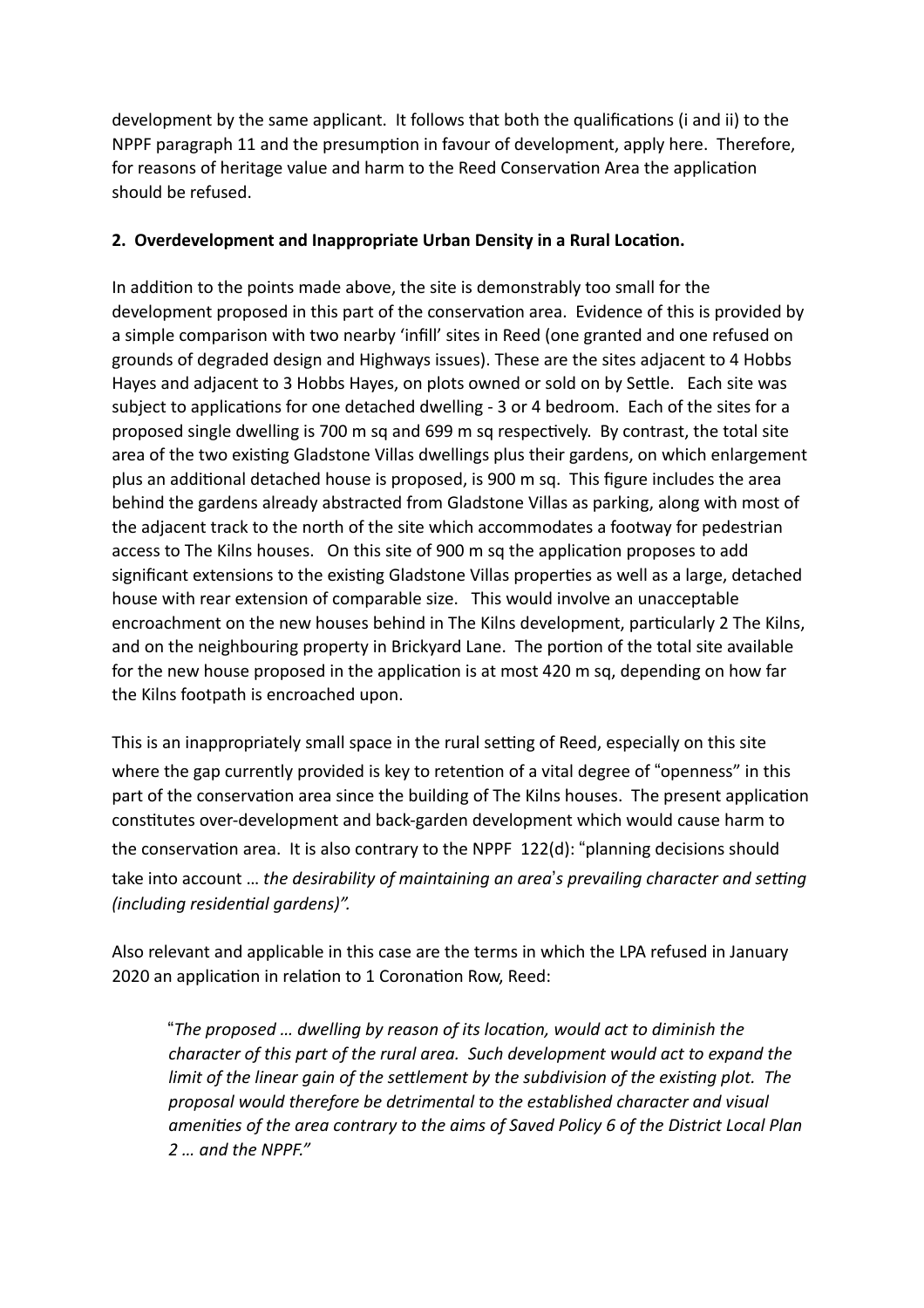The reasons adduced in that case for refusal apply with equal force to the present application.

Another, more recent decision in relation to an application from Settle for land adjacent to 3 Hobbs Hayes Reed is also relevant to the present application. The Settle application was refused by the case officer on design grounds and because of its adverse impact at a sensitive part of the conservation area:

"Bv reason of its position between two dwellings in what is a prominent space *addressing the village green and cricket ground, the proposed development would occasion harm to the distinctive and spacious feel of the settlement and thereby the* significance of the conservation area. This harm would be at the upper end of 'less *than substantial' but nevertheless amount to harm to the significance of the heritage* asset. This identified harm would render the proposal contrary to the Sect NPPF, *specifically paragraphs 130 and 196, and polices HE1 of the Submission Local Plan."* 

Even more than in the case of that application (20/02012/FP) the present application (amongst other ill effects) would most emphatically "occasion harm to the distinctive and spacious feel of the settlement and thereby the significance of the conservation area." It does this by proposing over-development and an inappropriate increase in housing density at odds with the village 'character', a 'character' which the conservation area is intended to protect and preserve.

## **3. Safety**

The Gladstone Villas site sits on a T junction of Brickyard Lane/Hobbs Hays and Jackson's Lane. As indicated in 1 above, it is a prominent and significant feature in the village streetscape. It is also located on the busiest junction in Reed and on a bus route. It is the intersection of the two main routes into the village, in particular for access to the school, which is situated 200 metres up Jackson's Lane. The addition of an extra detached dwelling and its associated cars directly on the junction increases hazard for pedestrian and vehicular traffic. Both pedestrian and vehicle usage at the junction has already been increased by The Kilns development. The proposed extra house, and the fact that the proposed off-road parking would deploy directly onto the junction, would decrease safety, especially for cars and pedestrians in the busy school run periods. The off-road parking proposed in the application contributes to the congestion of the site noted as a harm to the conservation area at 1 above. It can be argued that the on-road parking for Gladstone Villas, as at present, opposite the junction, has a traffic calming effect at busy times. Reasons of safety therefore merit refusal of permission for the proposed additional house on the Gladstone Villas garden. Moreover, the negative impact on sustainability from the cars from the additional large, detached house is not offset by any balancing benefit as was the case with The Kilns development in 2014.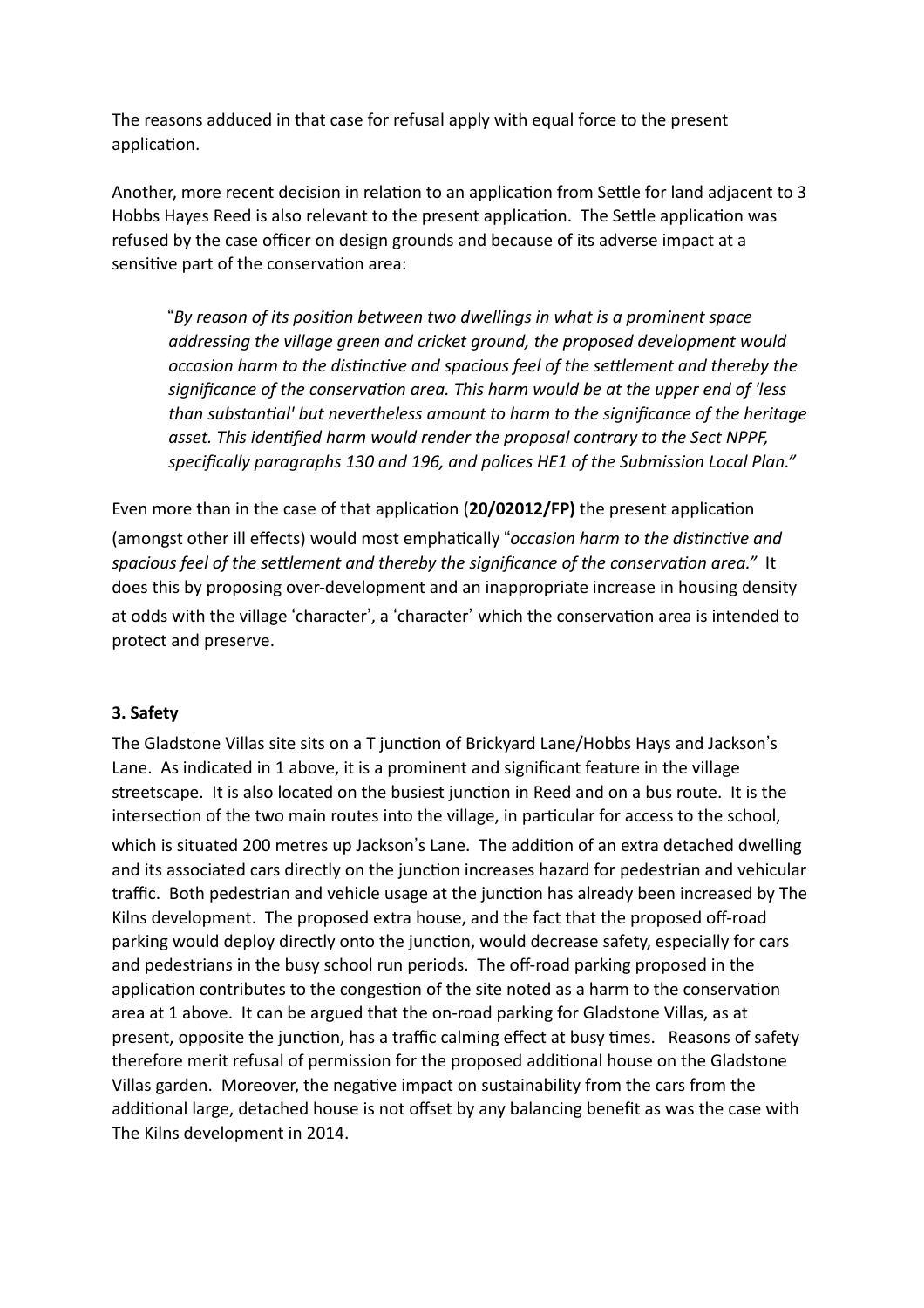## **4. Housing Need and The Amenity of Neighbours**

The clear negatives in this application, as detailed in  $1 - 3$  above, are not mitigated by any compelling housing need in Reed which the application would address. Reed's designation as a category A village under the Submitted Local Plan allows for a limited amount of appropriate and sustainable development, something which Reed Parish Council has always accepted. Indeed, there has been steady housing growth in Reed. In 2011 there were 122 houses, in 2020 there are 163, a large growth rate in a village with a First School, but no shop or (as matters stand) pub. In addition there is, under the Emerging Local Plan, an available site in Reed (Rd1) for a future mixed development, including affordable housing.

In the meantime there is continuing, selective development on appropriate small sites in the village. One such site is currently being built out on land adjacent to 4 Hobbs Hayes. Reed Parish Council was able to accept a single-dwelling development on this site because it is proportionate and has a limited impact on the conservation area. By contrast the Parish Council opposed an application for the nearby land adjacent to 3 Hobbs Hayes (20/02012/ **FP**) on grounds, amongst others, of inappropriate design and harm to the conservation area. These were grounds, as referenced in 2 above, which were endorsed by the Authority in refusing the application. The proposed new, detached dwelling in the garden of 2 Gladstone Villas merits refusal on the same grounds of harm to the conservation area (see  $1 & 2$ above). And there is nothing to mitigate this harm. Another expensive, 4-bedroom, detached house, of which, following the completion of The Kilns, there is a plethora in Reed, is not required to meet village housing need.

The effect on the amenity of neighbours is a further reason this application should be refused. Enlarging the two existing houses and packing another large house on the confined site proposed will not only have the general effect of impairing the distinctive 'openness' of the conservation area, but it will also have an immediate encroaching impact on neighbouring properties on Hobbs Hayes, Brickyard Lane and The Kilns. In the case of The Kilns (a development undertaken by the present applicant) the house nearest the preserved pond (no. 2) will suffer significant degraded amenity. Also, the open aspects which were proposed as a design feature at the application stage for The Kilns to justify the overall development, will be negated. The Kilns pedestrian walk-way between Gladstone Villas and Wasdale to the north on Brickyard Lane will be rendered an alleyway and the vital open aspects from the roads (with the heritage value detailed in 1 above) will be entirely lost to the whole community. It should also be noted that the applicant's claim in their supporting statement that an improved pedestrian way from The Kilns would be a benefit of this application is entirely without merit. A properly sealed and landscaped pathway is an obligation on the applicant from the granting of The Kilns application in 2014. That obligation is yet to be fulfilled.

A further objection to the application relates to sustainability and water supply. Houses in the village, particularly in the new and adjacent Kilns development, have consistently suffered from water supply problems for more than a year - low pressure, inability to use showers, toilet cisterns slow filling. Repeated complaints have been registered with Affinity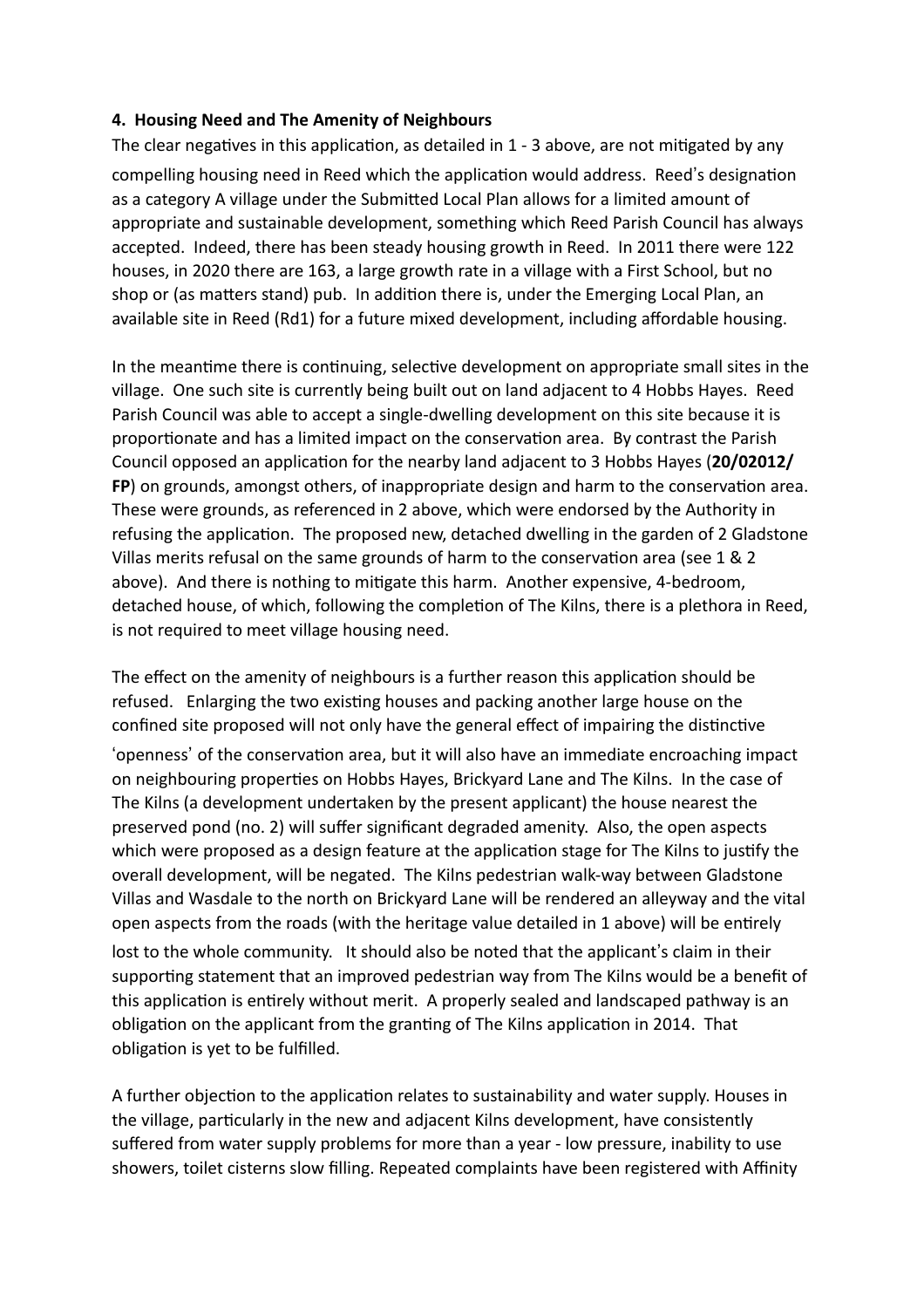Water who seem unable to definitively solve the problem since the occupation of the 12 Kilns houses. The addition of another large, detached house in the area can only exacerbate water supply problems without providing compensating benefit to the village or the conservation area.

The applicant also refers in their supporting statement to a modification of their plans following pre-consultation. This is from two new dwellings to one in the garden area. This reduction has no effect in terms of impact on the site or mitigation of harm to the conservation area. The current proposal is for a detached house occupying the same footprint as the two semi-detached dwellings previously canvassed with the Parish Council. It is therefore subject to the same objections in this location as applied to two houses occupying the same space. Such objections - to do with the effect on the conservation area - are detailed in 1 and 2 above.

#### **Proposed rear extensions**

Reed Parish Council would not object to an application to create two storey rear extensions of the two existing dwellings at Gladstone Villas. This would be providing the extensions were consonant with the period design of the main houses and there was sympathetic use of suitable materials, as in the case of the nearby Dreadnought Villas. Such a proposal would be proportionate to the size of the site and should not impair the openness crucial to the conservation area at this location. It would allow for provision of off-road parking for the two existing houses on an appropriately un-congested site. If such modifications had the additional effect of continuing to provide housing for agricultural workers in the village that would be a benefit. The improved dwellings would be a more needed housing provision in Reed than yet more high-end private housing. However, the current application is not simply for rear extensions; it is for a detached house as well. As set out above, the combination of such extensions to the existing dwellings with an additional large, detached house is unacceptable and harmful to the conservation area.

#### **Conclusion**

The present application should be refused.

It is harmful to the Reed conservation area.

It proposes a density which is unsuitable to this location and the rural setting.

It raises safety and sustainability concerns.

In terms of housing provision, Reed has already experienced an increase in dwellings which mean the village is making a more than proportionate contribution to District housing need. A more appropriate site in the village is currently being built out, consistent with Reed's category A status in the Emergent Local Plan and in that plan there remains a large available site for future development (RD1).

The application contains misleading information about the nature and condition of the proposed site.